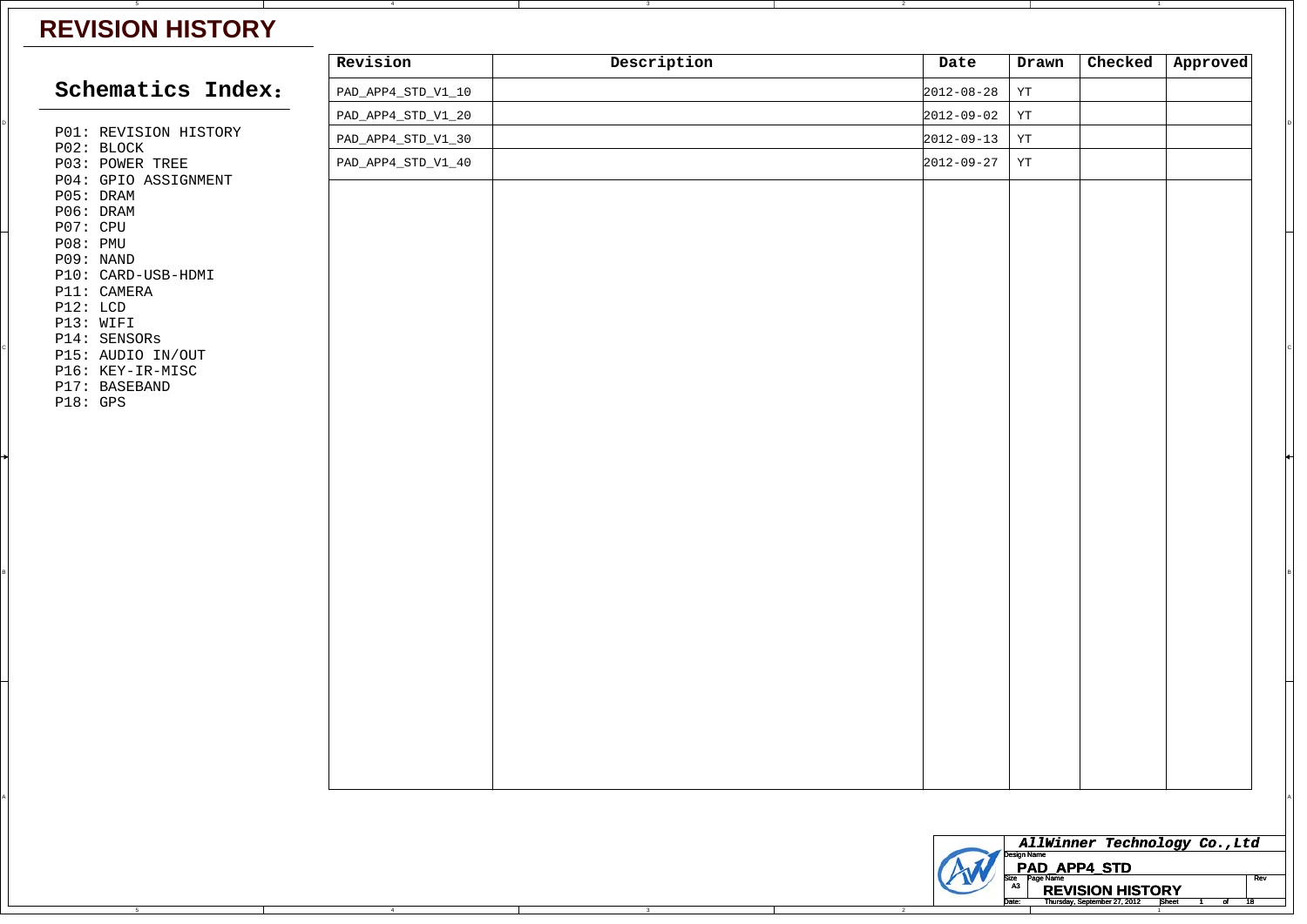**BLOCK**

C

B

A

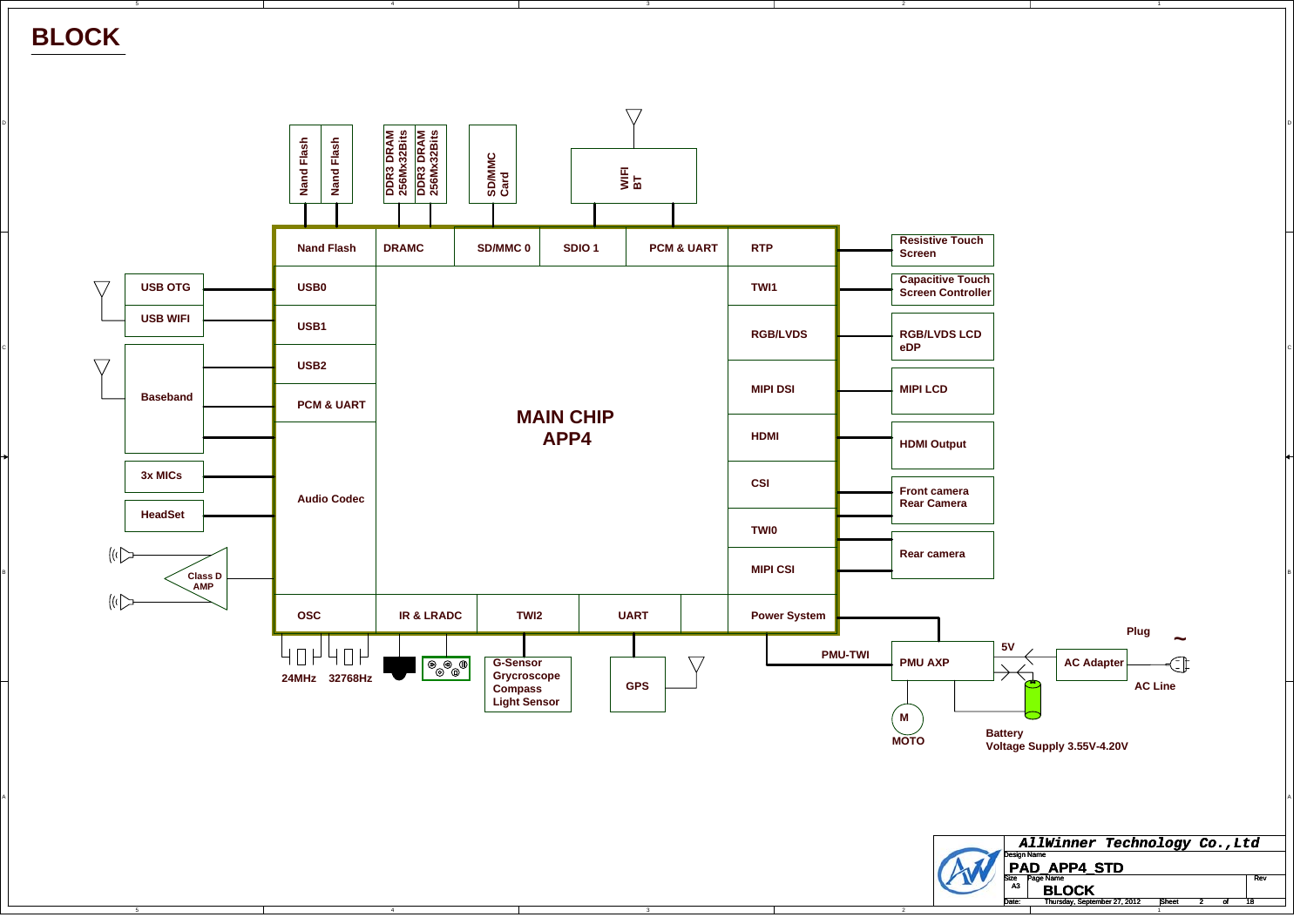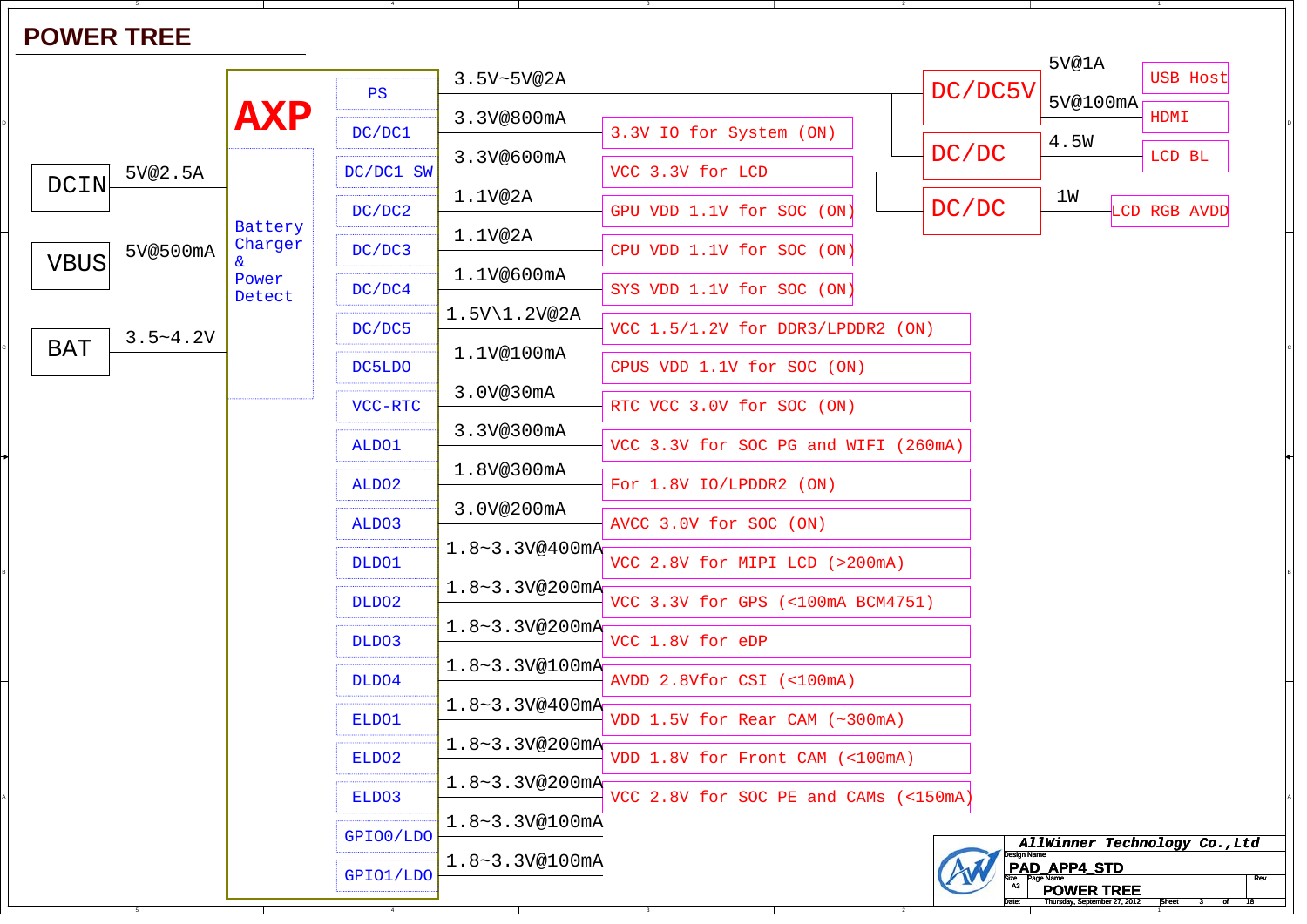## **GPIO ASSIGNMENT**

| No.                                                                                           | Define                | Function   | No.                                 | Define      | <b>Function</b> | No.             | Define             | Function                                                                                                             | No.              | Define           | Function     | No.             | Define       | Function     |
|-----------------------------------------------------------------------------------------------|-----------------------|------------|-------------------------------------|-------------|-----------------|-----------------|--------------------|----------------------------------------------------------------------------------------------------------------------|------------------|------------------|--------------|-----------------|--------------|--------------|
| PA0                                                                                           | GPS-RST               | GPS        | PB0                                 | BB-UART-RTS |                 | PG0             | WL-SDIO-CLK        |                                                                                                                      | PH0              | NAND1-WE         |              | PL0             | PMU-SCK      | PMU          |
| PA1                                                                                           | GPS-PWR               |            | PB1                                 | BB-PCM-CLK  |                 | PG1             | WL-SDIO-CMD        |                                                                                                                      | PH1              | NAND1-ALE        |              | PL1             | PMU-SDA      |              |
| PA2                                                                                           | CTP-WAKE              | <b>CTP</b> | PB <sub>2</sub><br>PB3<br>BB-PCM-IN | BB-PCM-SYNC |                 | PG <sub>2</sub> | WL-SDIO-D0         | WIFI<br>BT                                                                                                           | PH2              | NAND1-CLE        | NAND         | PL <sub>2</sub> | SUART-TX     | <b>DEBUG</b> |
| PA3                                                                                           | CTP-INT               |            |                                     |             | BB              | PG3             | WL-SDIO-D1         |                                                                                                                      | PH3              | NAND1-CE1        |              | PL3             | BB-VBAT-EN   | BB           |
| PA4                                                                                           | GPS-UART-RX           |            | PB4                                 | BB-UART-CTS |                 | PG4             | WL-SDIO-D2         |                                                                                                                      | PH4              | NAND1-CE0        |              | PL4             | IR-RX        | IR           |
| PA5                                                                                           | GPS-UART-TX           | GPS        | PB5                                 | BB-UART-RX  |                 | PG5             | WL-SDIO-D3         |                                                                                                                      | PH5              | NAND1-RE         |              | PL5             | <b>STMS</b>  | <b>DEBUG</b> |
| PA6                                                                                           | GPS-UART-CTS          |            | PB6                                 | BB-UART-TX  |                 | PG6             | BT-UART-RX         |                                                                                                                      | PH6              | NAND1-RB0        |              | PL6             | <b>STCK</b>  |              |
| PA7                                                                                           | GPS-UART-RTS          |            | PB7                                 | BB-PCM-OUT  |                 | PG7             | BT-UART-TX         |                                                                                                                      | PH7              | NAND1-RB1        |              | PL7             | <b>STDO</b>  |              |
| PA8                                                                                           | SD0-DET               | SD Card    |                                     |             |                 | PG8             | BT-UART-CTS        |                                                                                                                      | PH8              | NAND1-DQS        |              | PL8             | STDI         |              |
| PA9                                                                                           | GS-INT                |            |                                     |             |                 | PG9             | BT-UART-RTS        |                                                                                                                      | PH9              | TMS              | <b>DEBUG</b> | PM0             | BB-HOST-WAKE | <b>BB</b>    |
|                                                                                               | PA10 GY-INT           | Sensors    |                                     |             |                 |                 | PG10   WL-ENABLE   |                                                                                                                      | PH10             | TCK              |              | PM1             | BB-ON        |              |
|                                                                                               | PA11 CP-INT           |            |                                     |             |                 |                 | PG11  WL-WAKE      | WIFI                                                                                                                 | PH11             | TDO              |              | PM2             |              |              |
|                                                                                               | PA12  LS-INT          |            |                                     |             |                 |                 | PG12  WL-HOST-WAKE |                                                                                                                      | <b>PH12</b>      | TDI              |              | PM3             | BB-PWRON     |              |
|                                                                                               | PA13 USB0-DRV         |            |                                     |             |                 |                 | PG13 BT-PCM-CLK    |                                                                                                                      |                  | PH13 LCD-PWM     | LCD          | PM4             | BB-WAKE      | BB           |
|                                                                                               | PA14 USB0-VBUSDET USB |            |                                     |             |                 |                 | PG14 BT-PCM-SYNC   |                                                                                                                      |                  | PH14 TWI0-SCK    | CAMERA       | PM5             | BB-RF-DIS    |              |
|                                                                                               | PA15   USB0-IDDET     |            |                                     |             |                 |                 | PG15   BT-PCM-OUT  | BT                                                                                                                   | PH15             | TWI0-SDA         |              | PM6             | BB-RST-N     |              |
|                                                                                               | PA16 DMIC-CLK         | DMIC       |                                     |             |                 |                 | PG16 BT-PCM-IN     |                                                                                                                      |                  | PH16 TWI1-SCK    | <b>CTP</b>   | PM7             | CK32KO       | <b>CLOCK</b> |
|                                                                                               | PA17  DMIC-DIN        |            |                                     |             |                 |                 | PG17 BT-ENABLE     | PH17                                                                                                                 | TWI1-SDA         |                  |              |                 |              |              |
|                                                                                               | PA18   SPK-SHDN       | AUDIO      |                                     |             |                 |                 | $PG18$ BT-WAKE     |                                                                                                                      |                  | PH18 TWI2-SCK    | Sensors      |                 |              |              |
|                                                                                               | PA19  LCD-SDA         | LCD-eDP    |                                     |             |                 |                 |                    |                                                                                                                      | PH19             | TWI2-SDA         |              |                 |              |              |
|                                                                                               | PA20  LCD-SCL         |            |                                     |             |                 |                 |                    |                                                                                                                      |                  | PH20   UART-TX   | DEBUG        |                 |              |              |
| PA21                                                                                          |                       |            |                                     |             |                 |                 |                    |                                                                                                                      | PH21             | UART-RX          |              |                 |              |              |
| PA22                                                                                          |                       |            |                                     |             |                 |                 |                    |                                                                                                                      | PH <sub>22</sub> |                  |              |                 |              |              |
| PA23                                                                                          |                       |            |                                     |             |                 |                 |                    |                                                                                                                      | PH <sub>23</sub> |                  |              |                 |              |              |
| PA24                                                                                          |                       |            |                                     |             |                 |                 |                    |                                                                                                                      | PH24             |                  |              |                 |              |              |
|                                                                                               | $PA25$ LCD-BL-EN      | LCD        |                                     |             |                 |                 |                    |                                                                                                                      | <b>PH25</b>      |                  |              |                 |              |              |
|                                                                                               | PA26 USB1-DRV         | <b>USB</b> |                                     |             |                 |                 |                    |                                                                                                                      | PH <sub>26</sub> |                  |              |                 |              |              |
|                                                                                               | PA27 USB-ICTRL        |            |                                     |             |                 |                 |                    |                                                                                                                      | PH27             |                  |              |                 |              |              |
|                                                                                               |                       |            |                                     |             |                 |                 |                    |                                                                                                                      | PH28             |                  |              |                 |              |              |
|                                                                                               |                       |            |                                     |             |                 |                 |                    |                                                                                                                      |                  | $PH29$ NAND1-CE2 | <b>NAND</b>  |                 |              |              |
|                                                                                               |                       |            |                                     |             |                 |                 |                    |                                                                                                                      |                  | PH30 NAND1-CE3   |              |                 |              |              |
|                                                                                               |                       |            |                                     |             |                 |                 |                    |                                                                                                                      |                  |                  |              |                 |              |              |
| NOTE:<br>PA21-24 and PH22-28 can be used for GPIO and others are reserved for function using. |                       |            |                                     |             |                 |                 |                    | AllWinner Technology Co., Ltd<br>esign Name<br>PAD_APP4_STD<br>$\frac{size}{43}$ Page Name<br><b>GPIO ASSIGNMENT</b> |                  |                  |              |                 |              |              |

2

Date: Thursday, September 27, 2012 **Sheet 4** of 18

of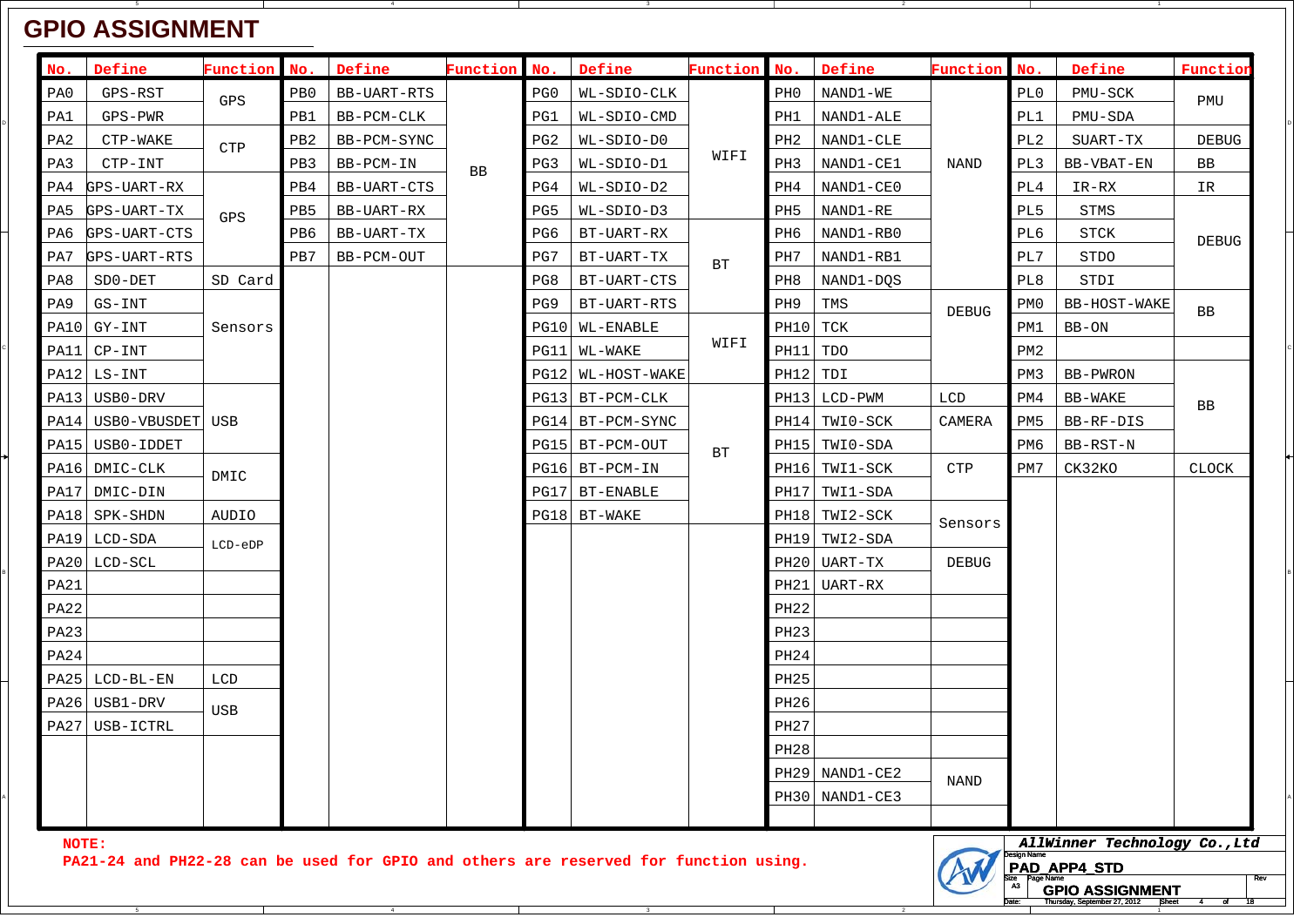**DDR3**

*1.5/1.35/1.2V*

*DDR3/LVDDR3/LPDDR2* Please copy DRAM PCB template and follow PCB layout guide. The circuit is only for single-side PCB layout.

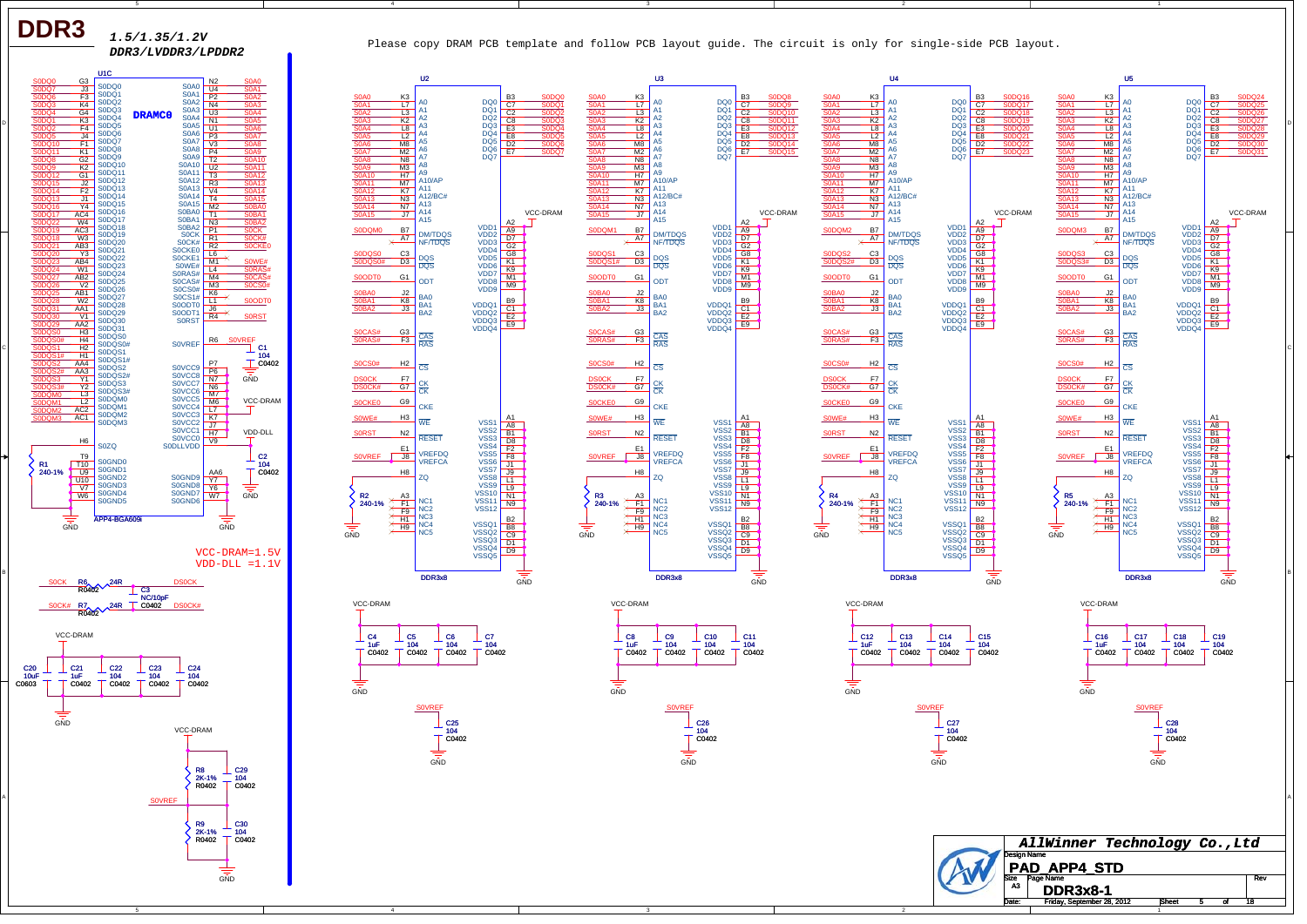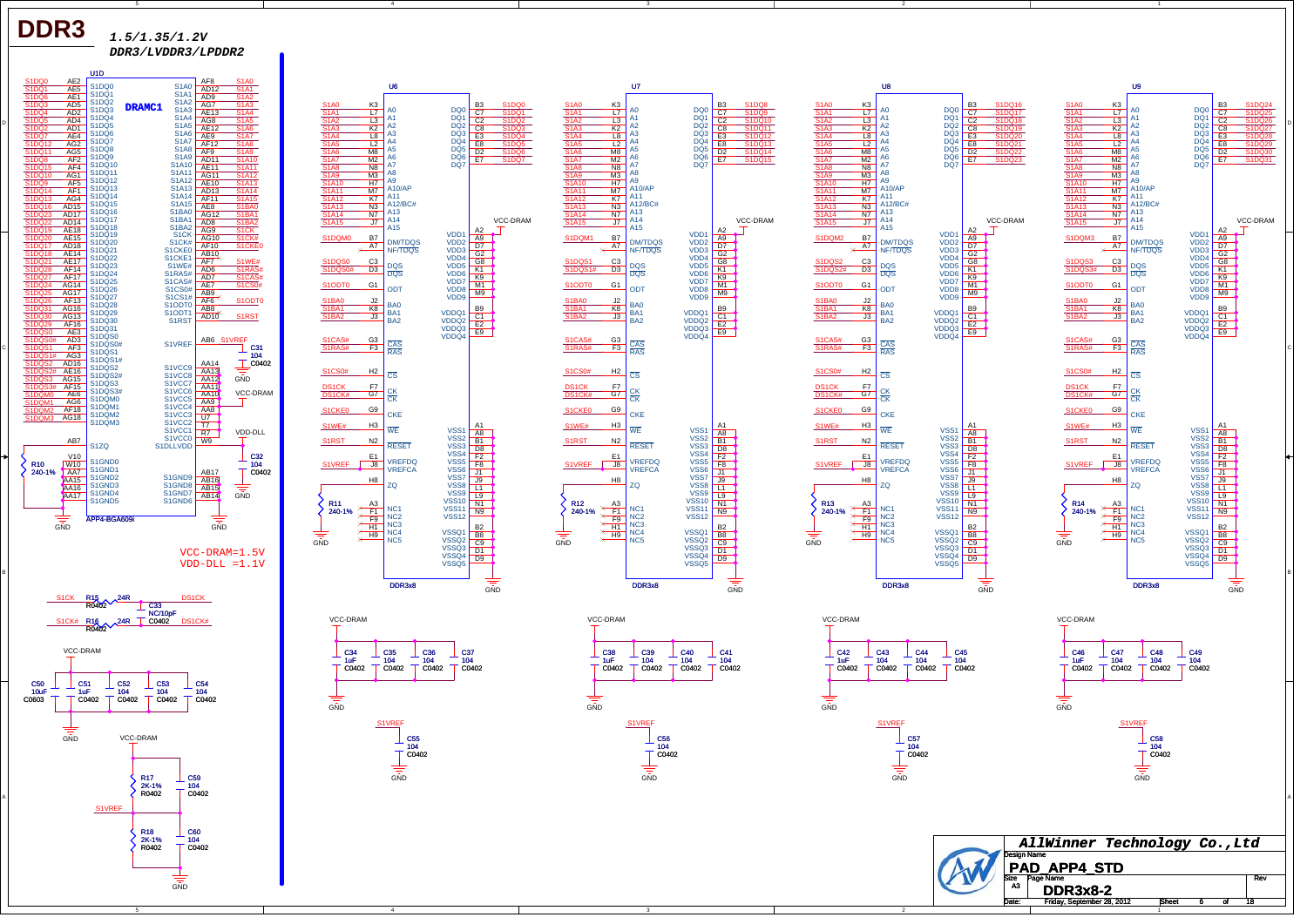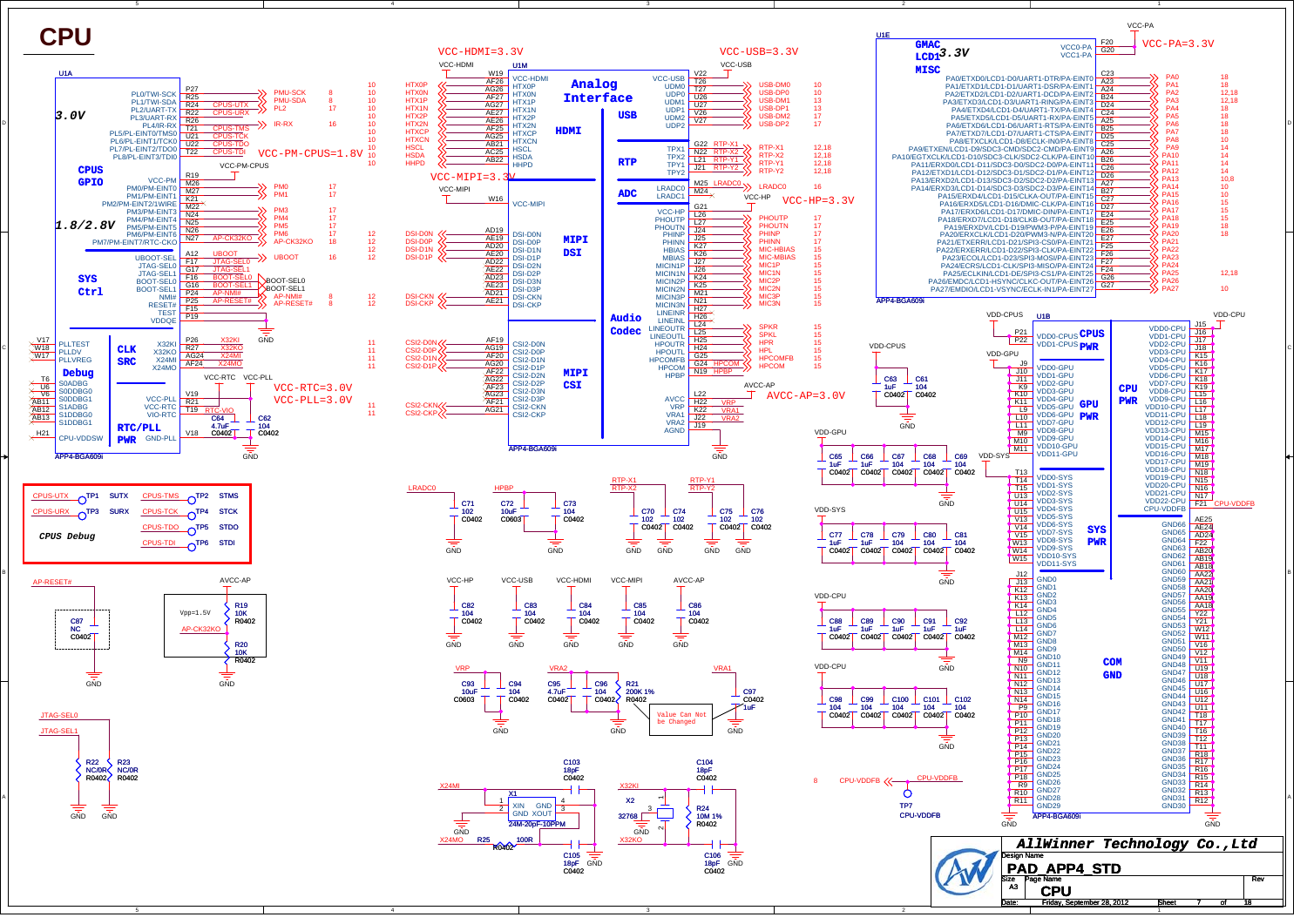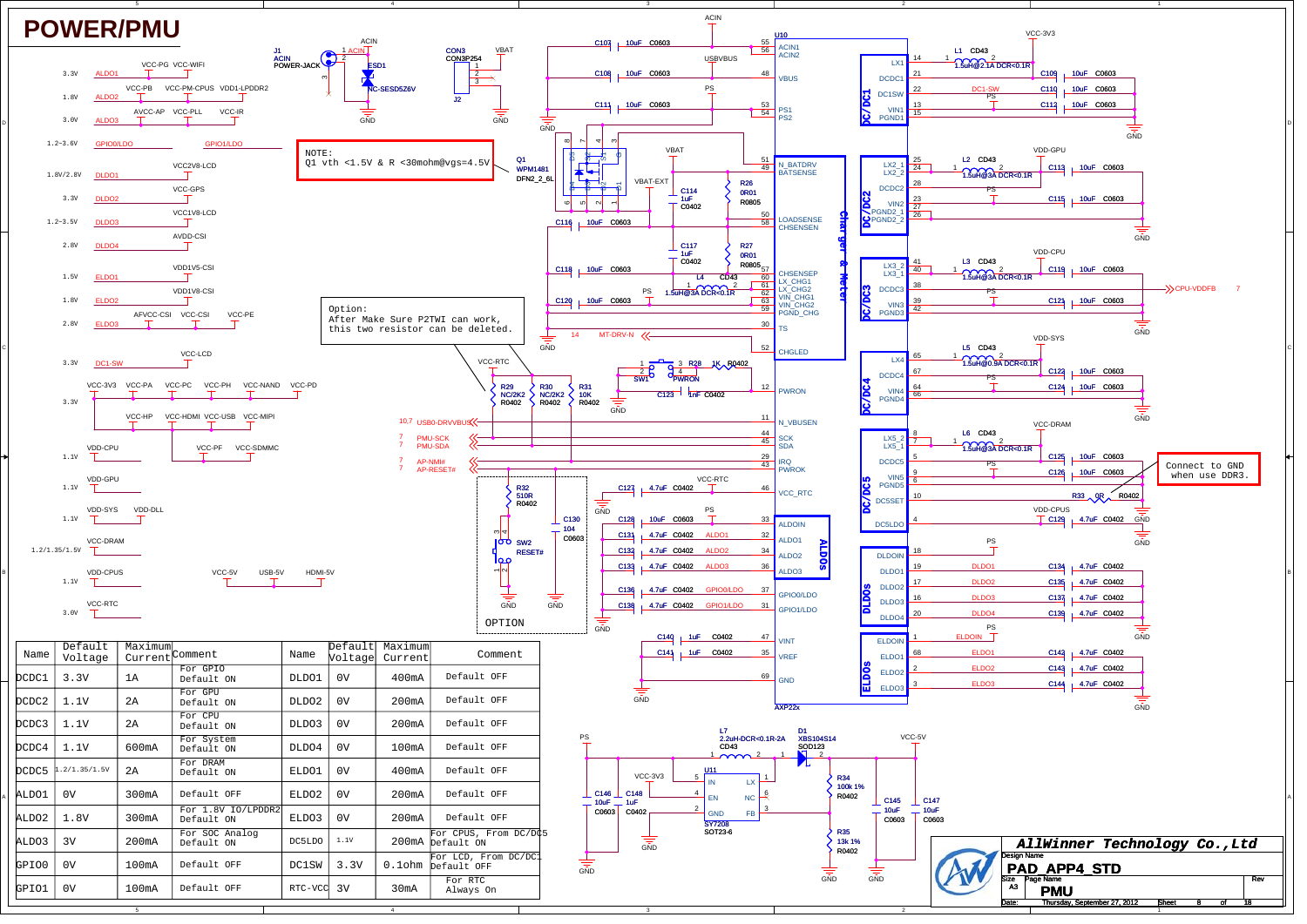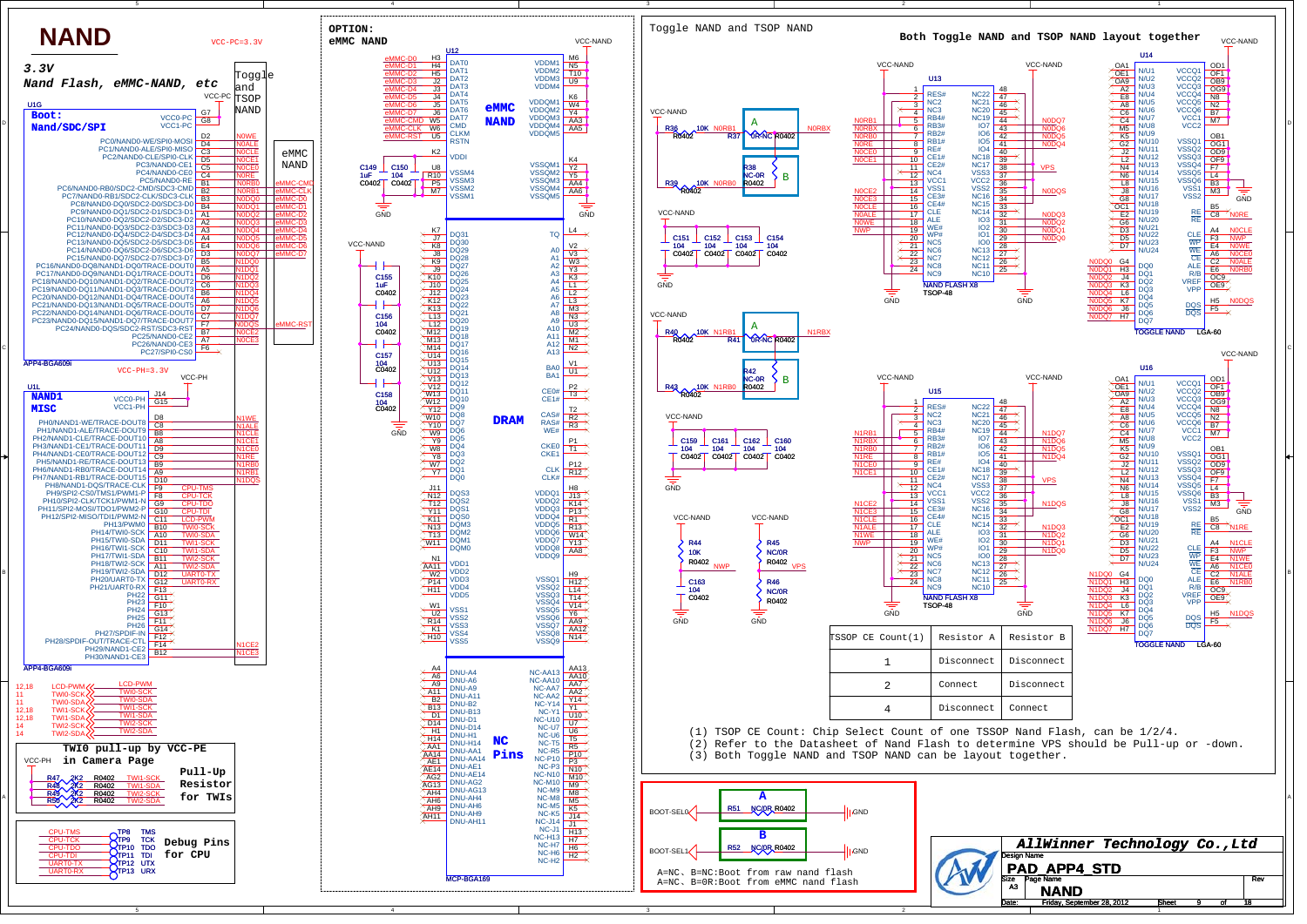



4



1

t 10 of

Date: Friday, September 28, 2012 15 Sheet 10 of 18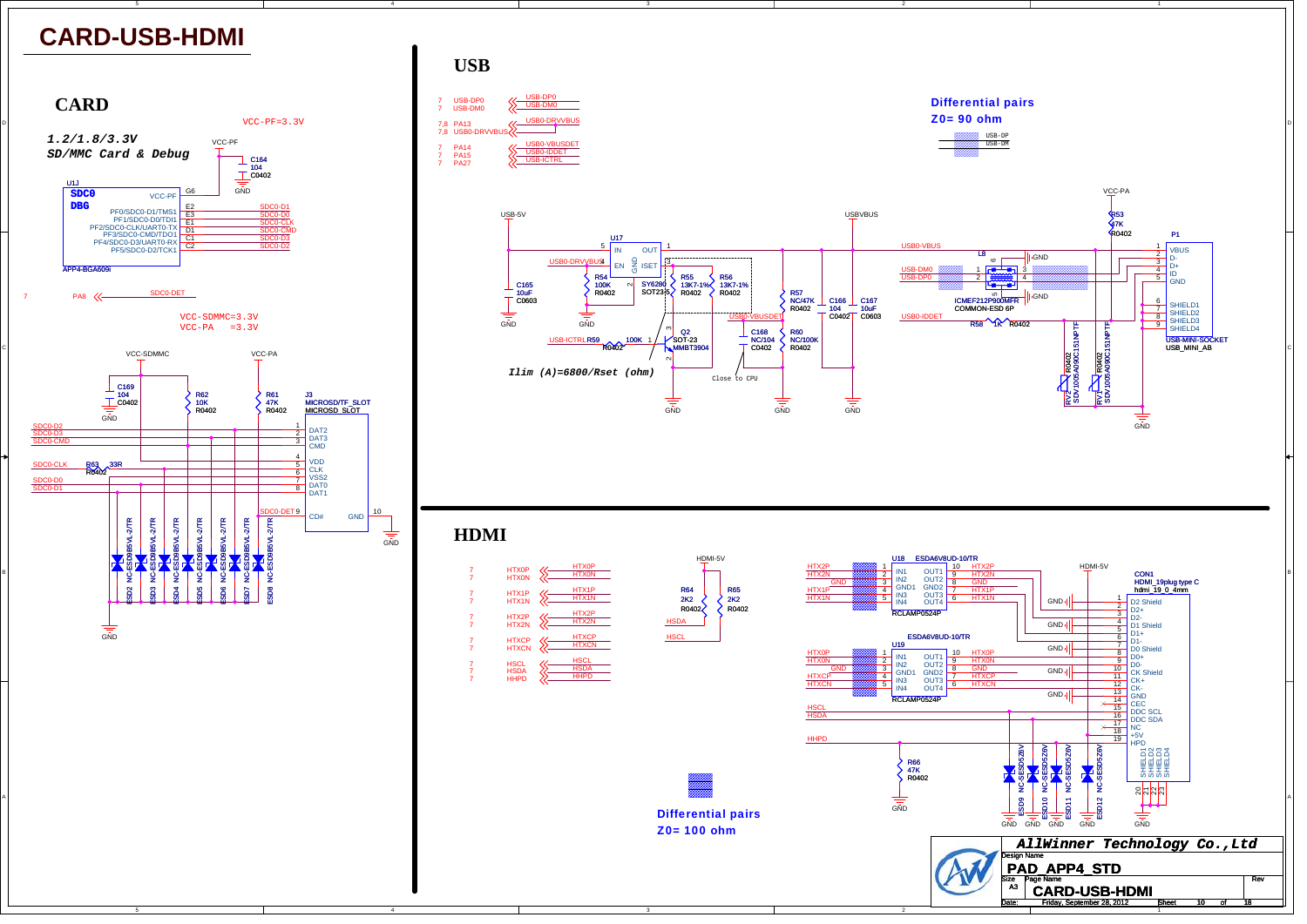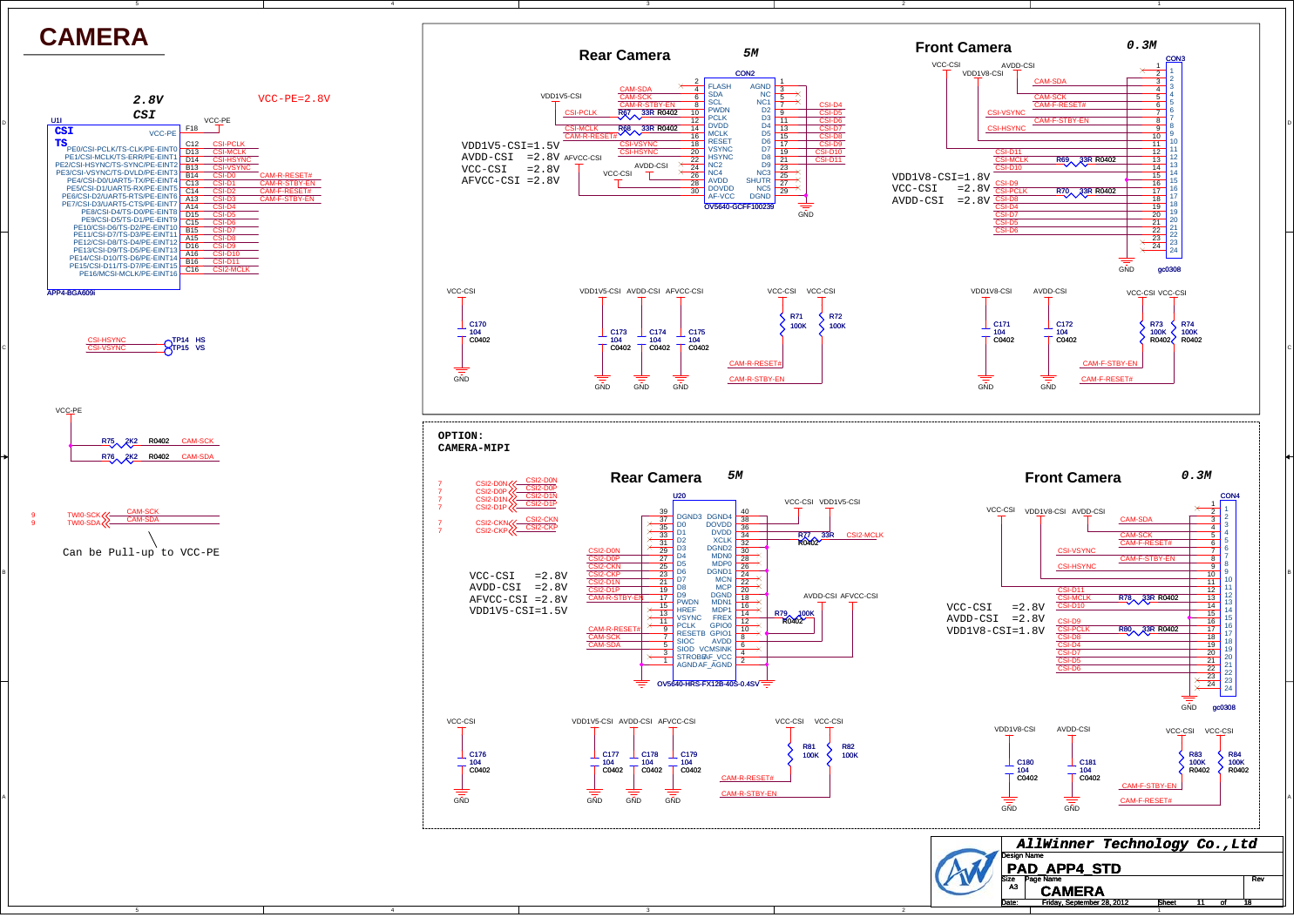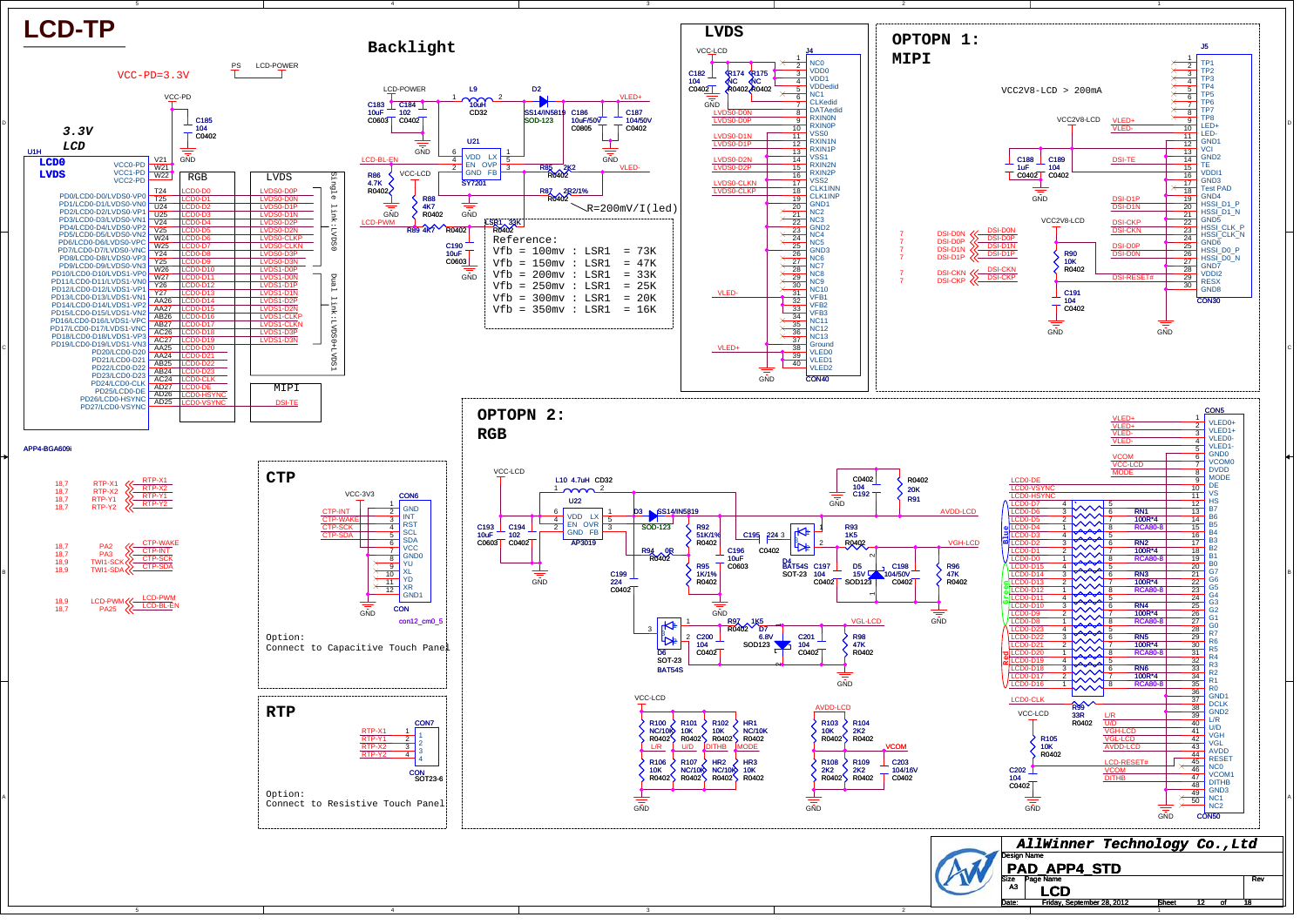

C

B

A



2

1

 $\sqrt{13}$  of

Date: Friday, September 28, 2012 15 Sheet 13 of 18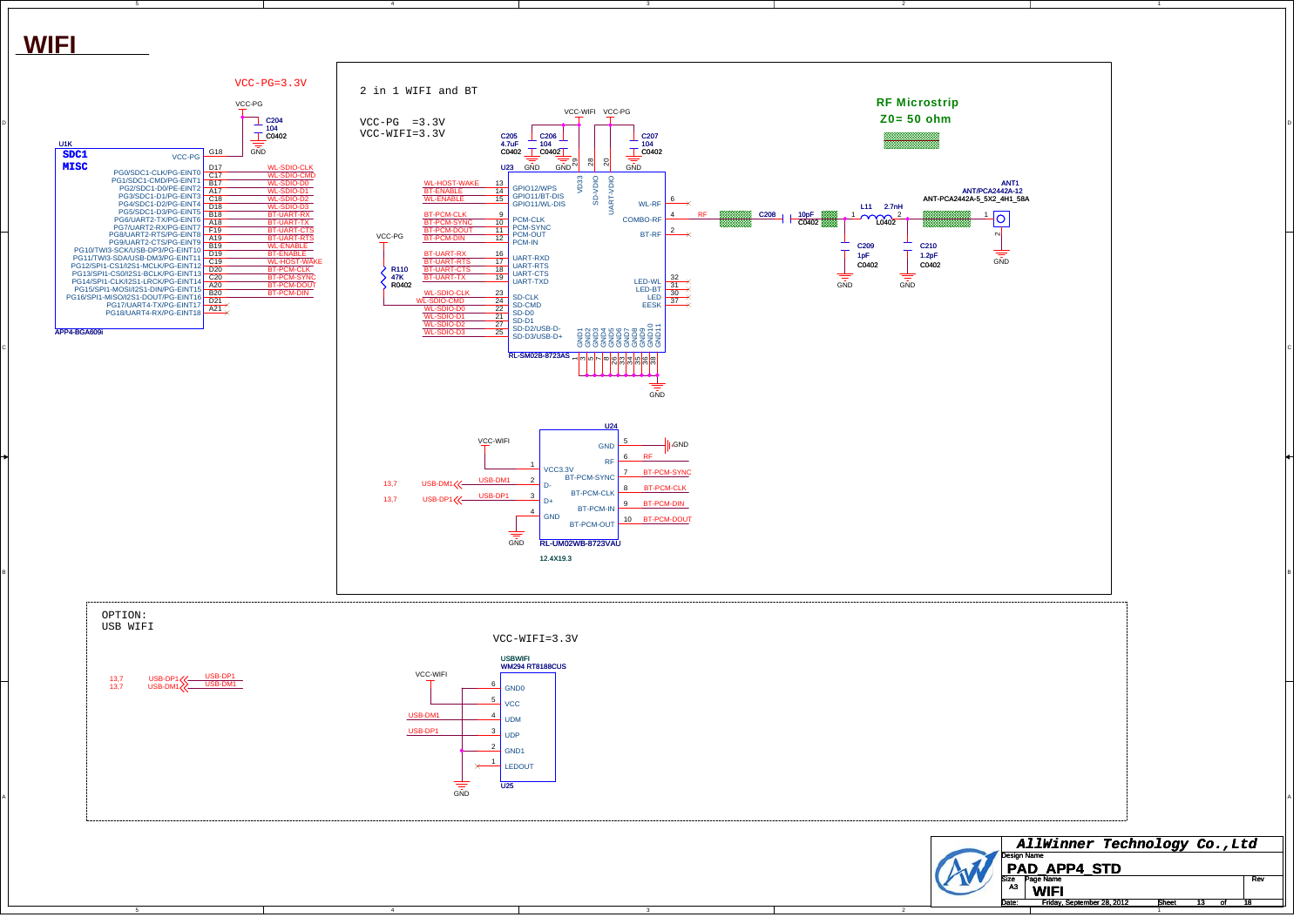## **SENSORs**

C

B

A



The first pin paced on the left lower corner of product on top view.



The first pin paced on the left lower corner of product on top view.



2

The first pin paced on the left lower corner of product on top view.

**Light Sensor**



4



1

Thursday, September 27, 2012 ISheet 14 of 18

t 14 of

Date: Thursday Sentember 27 2012 Sheet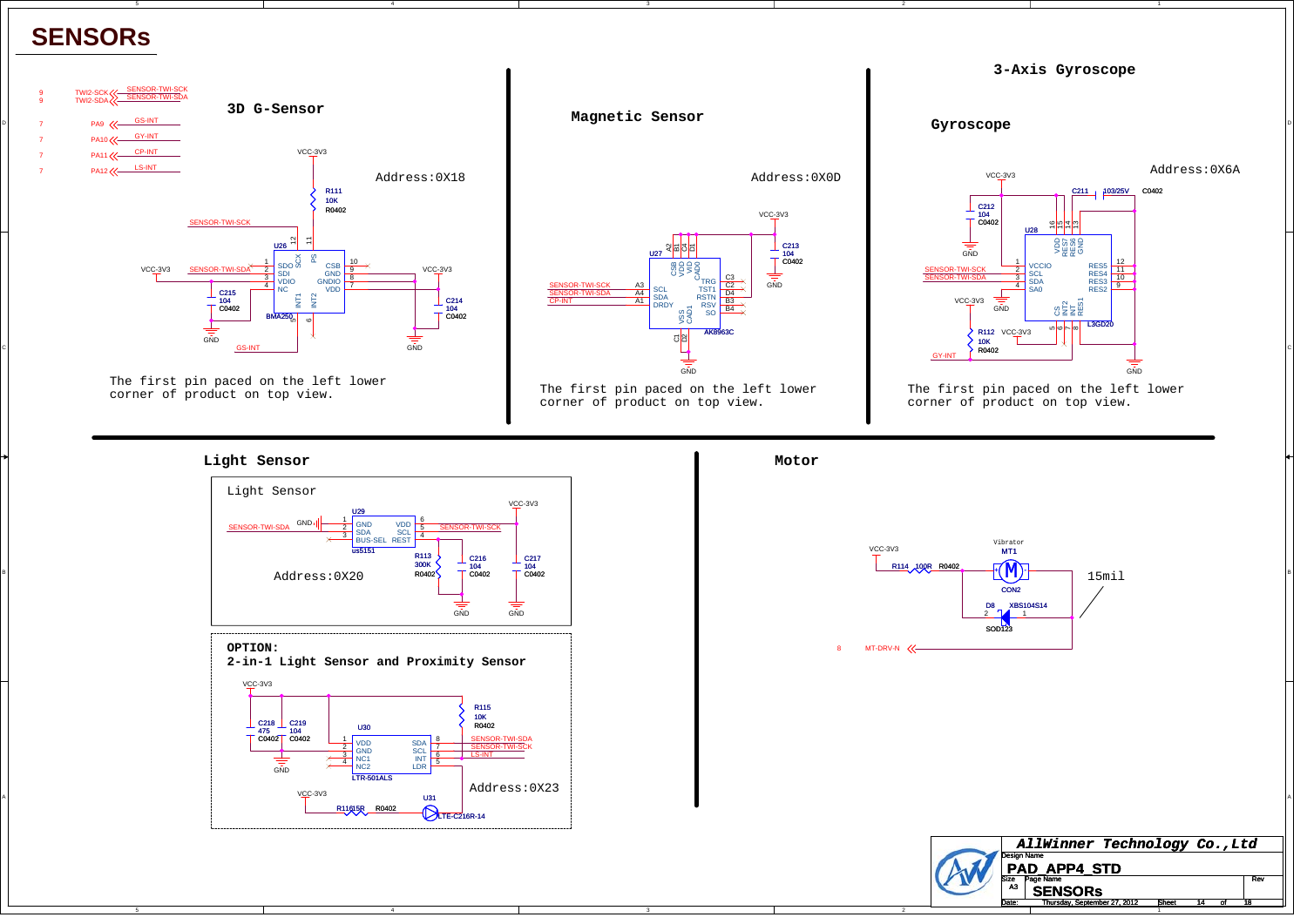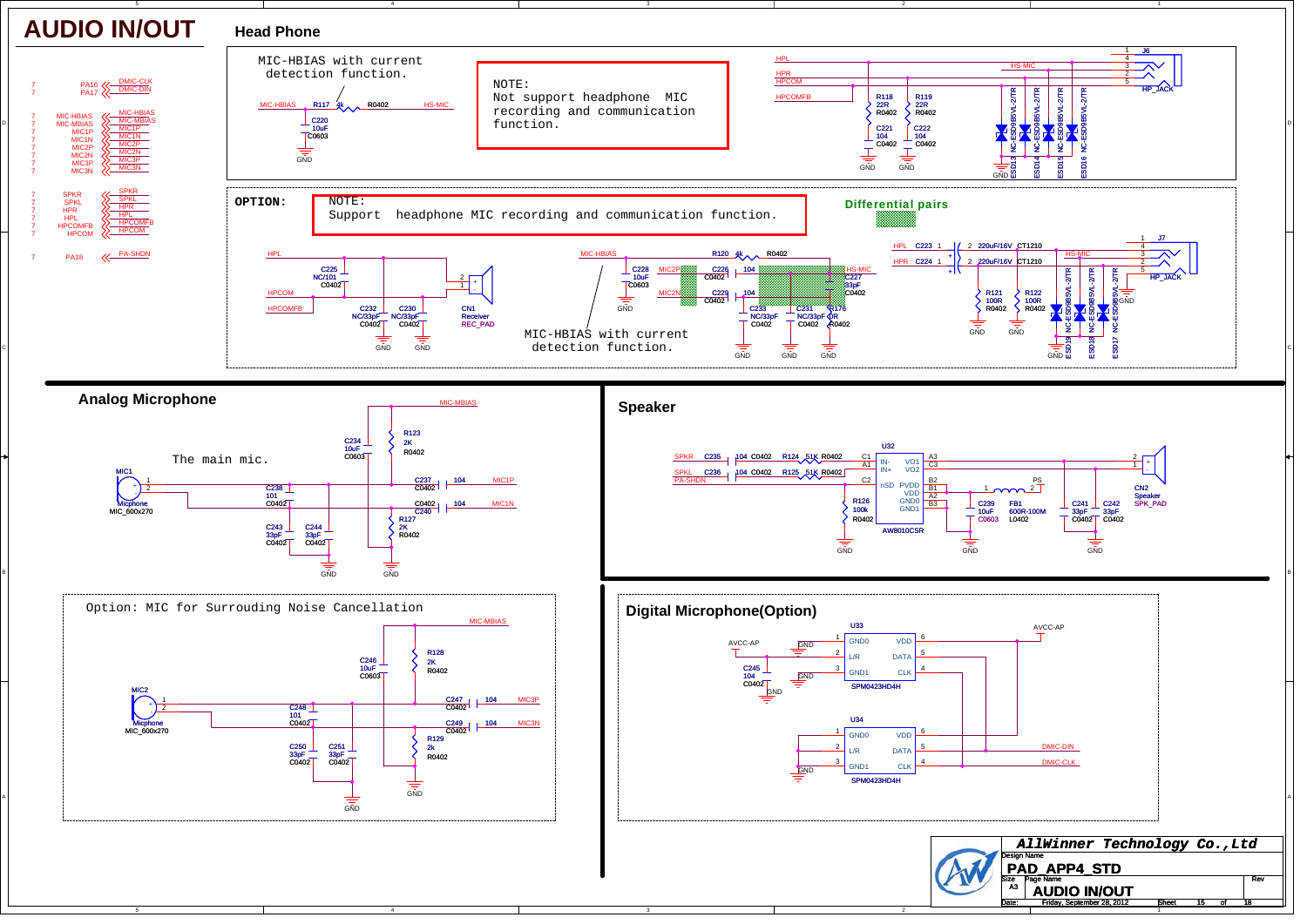## **KEY-IR-MISC**

C

B

A



DI<br>Di

CIL AND A REPORT OF THE RESERVE OF THE RESERVE OF THE RESERVE OF THE RESERVE OF THE RESERVE OF THE RESERVE OF THE RESERVE OF THE RESERVE OF THE RESERVE OF THE RESERVE OF THE RESERVE OF THE RESERVE OF THE RESERVE OF THE RES

BI<br>BI

A

4



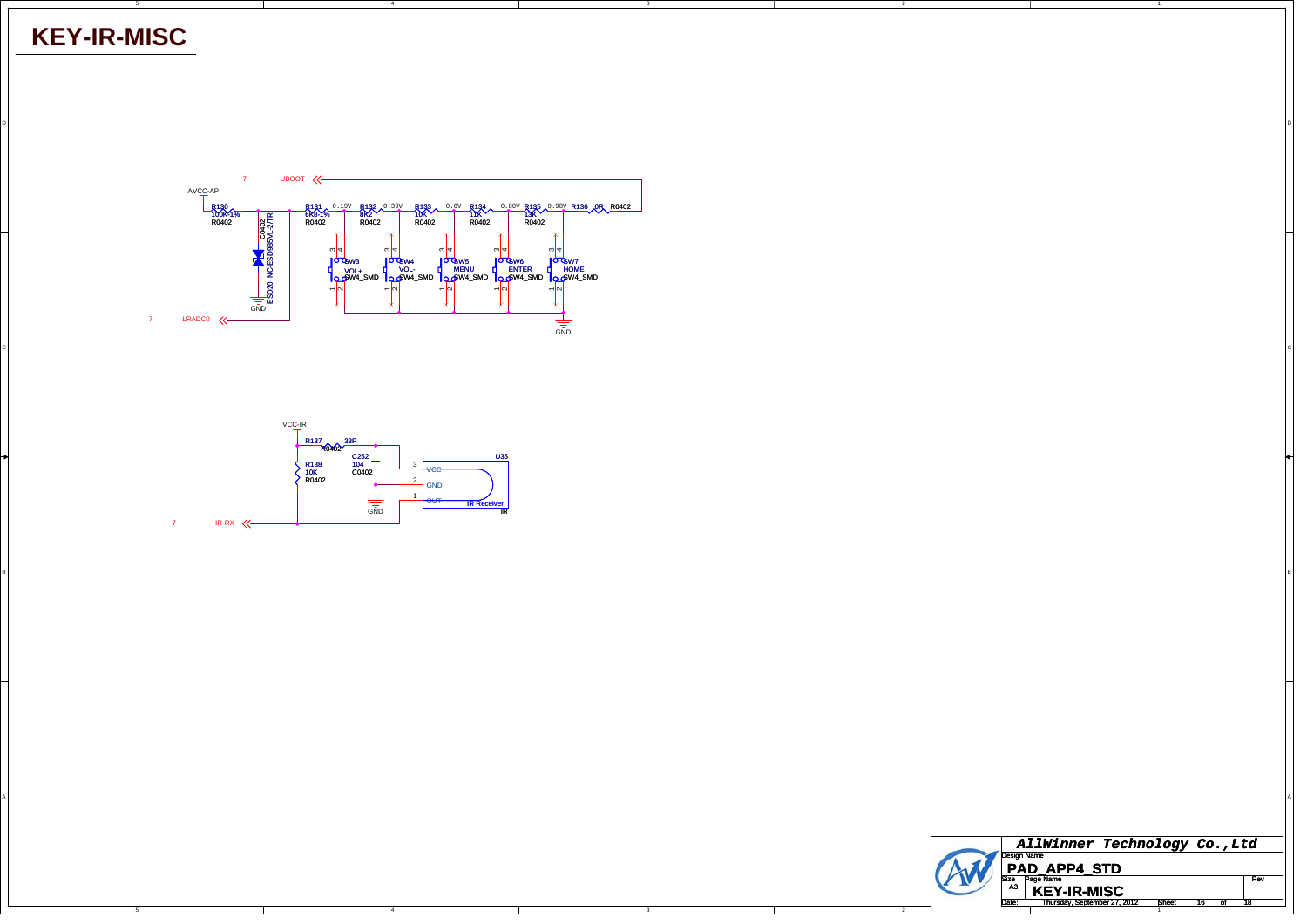

Design Name *AllWinner Technology Co.,Ltd* **PAD\_APP4\_STD** A3

Size Page Name Rev Date: Friday Sentember 28, 2012 Sheet  $t = 17$  of **BASEBAND** Friday, September 28, 2012 15heet 17 of 18

1

4

C

B

A